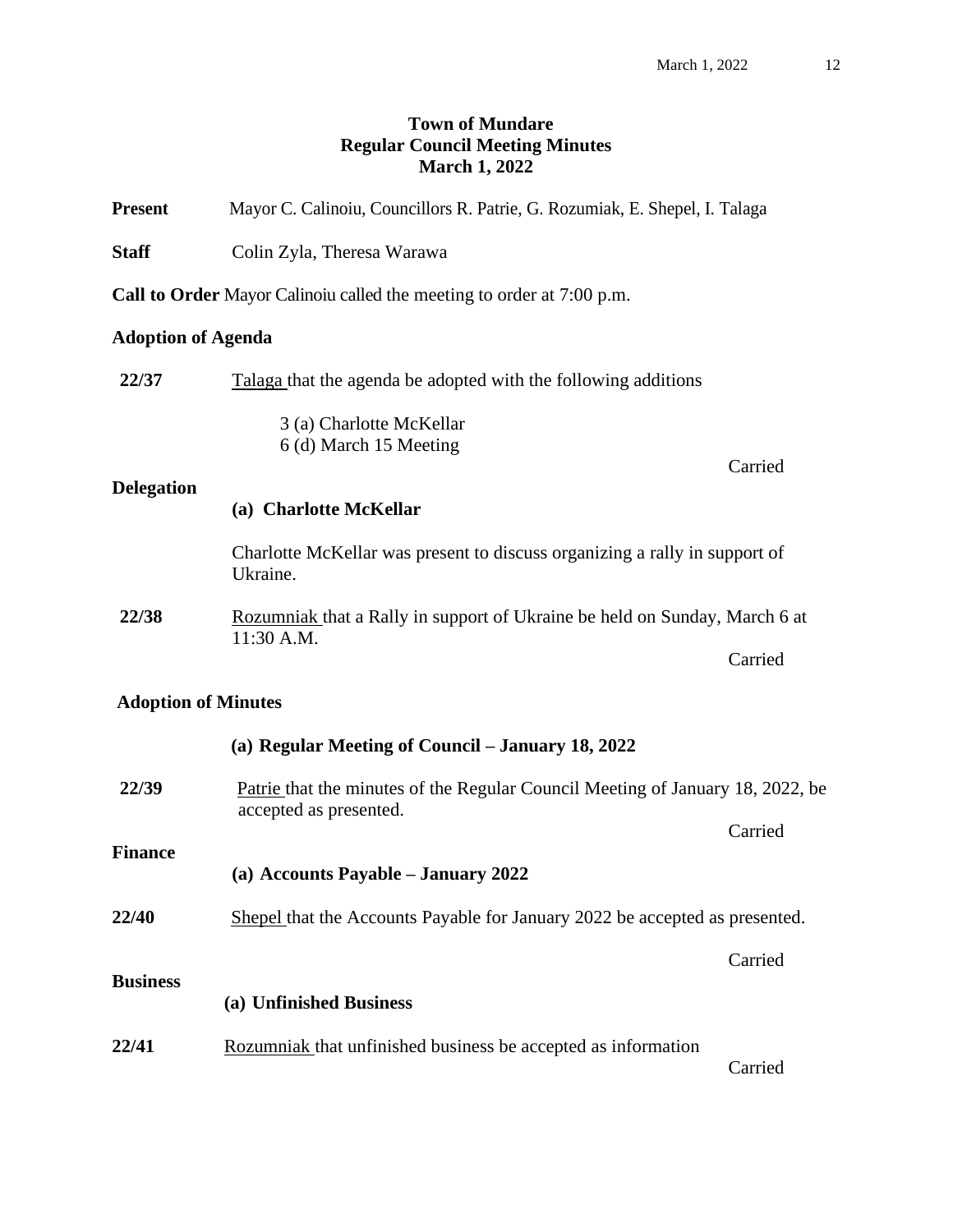## **(b) Assessment Review Board**

| 22/42 | Talaga "that the following people be appointed to the Local Assessment Review<br>Board and the Composite Assessment Review Board until December 31, 2022:                                                                                                                                                              |                            |
|-------|------------------------------------------------------------------------------------------------------------------------------------------------------------------------------------------------------------------------------------------------------------------------------------------------------------------------|----------------------------|
|       | Darlene Chartrand                                                                                                                                                                                                                                                                                                      |                            |
|       | Tina Groszko                                                                                                                                                                                                                                                                                                           |                            |
|       | <b>Stewart Hennig</b>                                                                                                                                                                                                                                                                                                  |                            |
|       | <b>Richard Knowles</b><br><b>Raymond Ralph</b>                                                                                                                                                                                                                                                                         |                            |
|       |                                                                                                                                                                                                                                                                                                                        |                            |
|       | and the renumeration and expenses payable to the board members shall be as per<br>the agreement with the Capital Region Assessment Services Commission."                                                                                                                                                               |                            |
|       |                                                                                                                                                                                                                                                                                                                        | Carried                    |
| 22/43 | Rozumniak "that Raymond Ralph be appointed as Chair of the Local Assessment<br>Review Board and the Composite Assessment Review Board until December 31,<br>2022 and that the renumeration and expenses payable to the Chair shall be as per<br>the agreement with the Capital Region Assessment Services Commission." |                            |
|       |                                                                                                                                                                                                                                                                                                                        | Carried                    |
| 22/44 | Shepel "that Gerry Amorin be appointed as clerk of the Local Assessment Review<br>Board and the Composite Assessment Review Board until December 31, 2022<br>and the renumeration and expenses payable to the Clerk shall be as per the<br>agreement with the Capital Region Assessment Services Commission."          |                            |
|       |                                                                                                                                                                                                                                                                                                                        | Carried                    |
|       | (c) Meeting Procedures Bylaw -938/22                                                                                                                                                                                                                                                                                   |                            |
| 22/45 | Patrie that Meeting Procedures Bylaw 938/22 be given first reading                                                                                                                                                                                                                                                     |                            |
|       |                                                                                                                                                                                                                                                                                                                        | Carried                    |
| 22/46 | Shepel that Meeting Procedures Bylaw 938/22 be given second reading.                                                                                                                                                                                                                                                   |                            |
|       |                                                                                                                                                                                                                                                                                                                        | Carried                    |
| 22/47 | Talaga that Meeting Procedures Bylaw 938/22 be given permission for third and<br>final reading.                                                                                                                                                                                                                        |                            |
|       |                                                                                                                                                                                                                                                                                                                        | <b>Carried Unanimously</b> |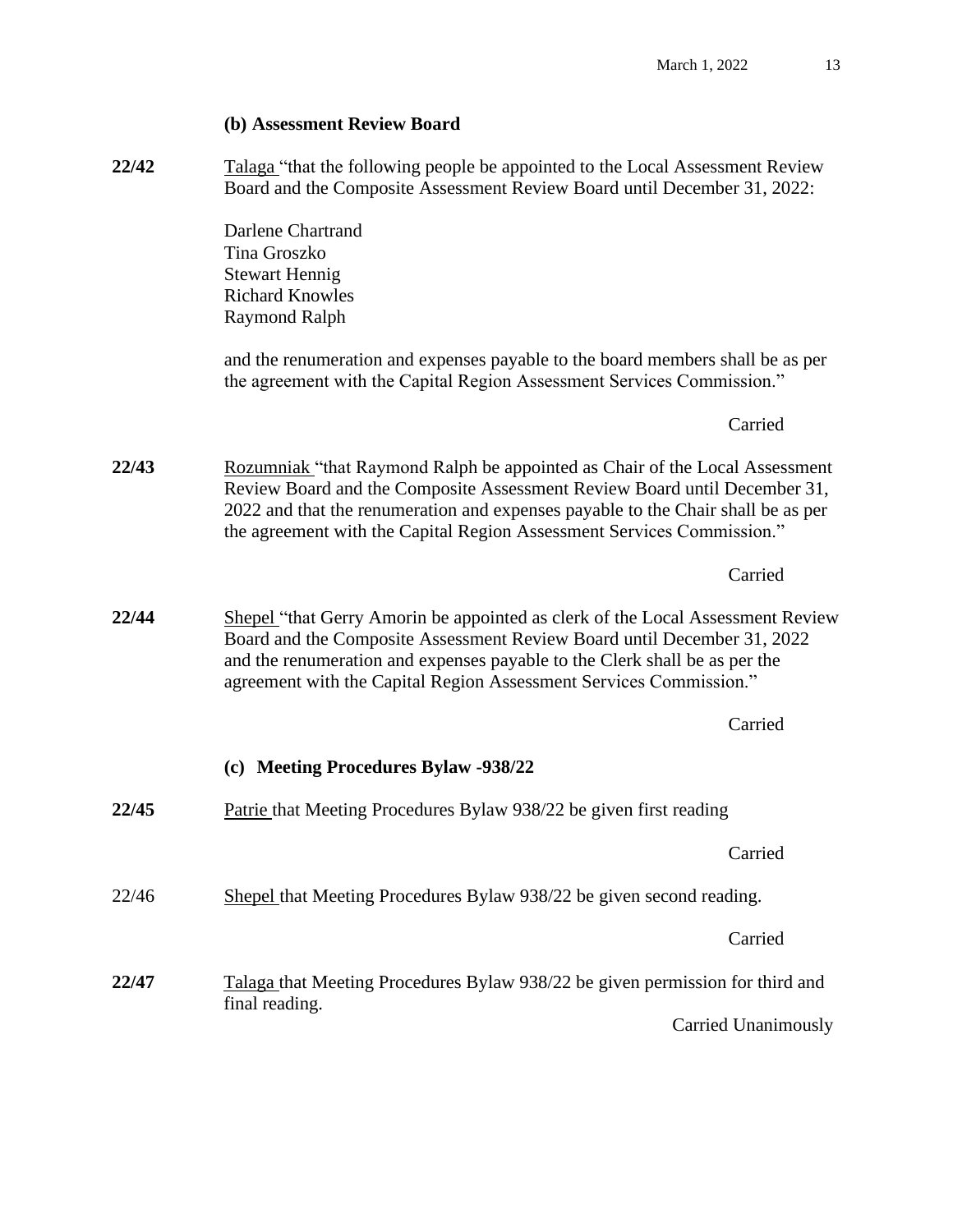Carried

| 22/48          | Rozumniak that Meeting Procedures Bylaw 938/22 be given third and final<br>reading. |         |
|----------------|-------------------------------------------------------------------------------------|---------|
|                |                                                                                     | Carried |
|                | (d) March 15 Council Meeting                                                        |         |
| 22/49          | Rozumniak that the March 15 Council Meeting be held at 7 p.m.                       |         |
| Correspondence |                                                                                     | Carried |
|                | 7(a)Alberta Transportation                                                          |         |

# **Staff and Council Reports**

## **Cheryl Calinoiu**

**22/50** Talaga that Correspondence be accepted as presented.

-attended Regular Council Meeting -attended RMRF Law Seminar -attended Brownlee Fryett Law Seminar -attended Vegreville RCMP town hall -attended Provincial Budget 2022 webinar -attended Alberta Municipalities meeting with Minister McIver -attended FCSS Meeting -Read at Mundare School during Bullying week -attended Coffee Talk at Seniors Centre

## **Rick Patrie**

**-**attended Regular Council Meeting **-**attended Provincial Budget 2022 Webinar **-**attended Alberta Municipalities meeting with Minister McIver

## **Glen Rozumniak**

-attended Regular Council Meeting -attended RMRF Law Seminar -attended Brownlee Fryett Law Seminar -attended Vegreville RCMP town hall -attended Provincial Budget 2022 Webinar -attended Lamont County Housing Foundation Meeting -attended St Regional Landfill Commission Conference -attended ASHA Meeting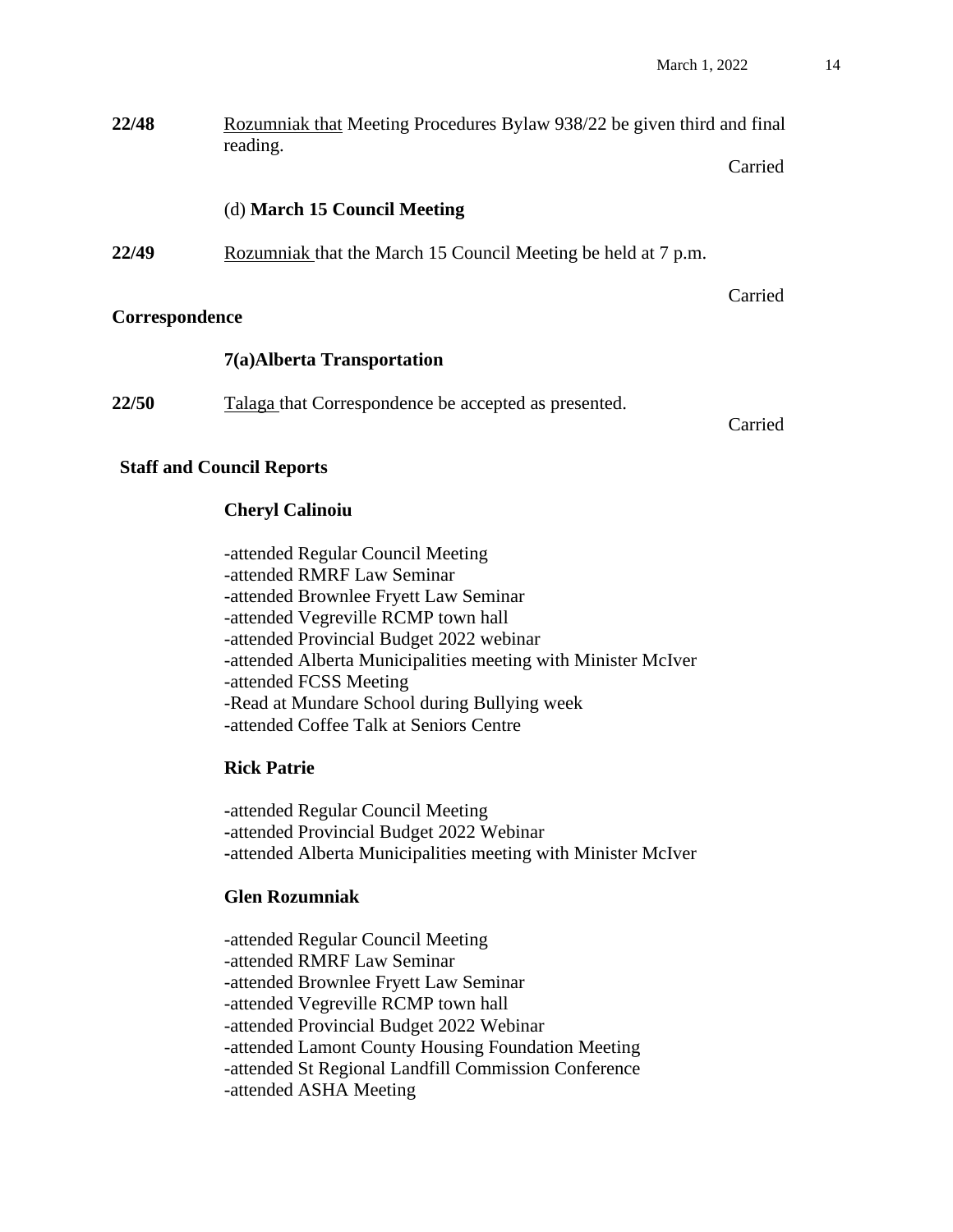-attended Coffee Talk at Seniors Centre

#### **Eddie Shepel**

-attended Regular Council Meeting -attended RMRF Law Seminar -attended Brownlee Fryett Seminar -attended Lamont County CALC meeting -attended Northern Lights Library Meeting

#### **Irene Talaga**

**-**attended Regular Council Meeting -attended RMRF Law Seminar -attended Brownlee Fryett Law Seminar -attended Vegreville RCMP town hall -attended Provincial Budget 2022 Webinar

#### **Colin Zyla**

-attended Regular Council Meeting -attended RMRF Law Seminar -attended Brownlee Fryett Law Seminar -attended Provincial Budget 2022 Webinar -held a public tax auction -participated in an Alberta Emergency Alert Workshop -attended Vegreville RCMP town hall

#### **Closed Session**

|       | (a) Engineering $RFP - Section 23$ of FOIP<br>(b) Bee Bylaw- Section 23 of FOIP<br>(c) Tax Recovery Properties - Section 23 of FOIP                            |
|-------|----------------------------------------------------------------------------------------------------------------------------------------------------------------|
| 22/51 | Shepel that the meeting go into closed session at 8:00 p.m. to discuss Engineering<br>RFP, the Bee bylaw and Tax Recovery properties under Section 23 of FOIP. |
|       | Carried                                                                                                                                                        |
|       | Mayor Calinoiu, Councillors I. Talaga, G. Rozumniak, E. Shepel, R. Patrie, CAO<br>C. Zyla went into Closed Session.                                            |
| 22/52 | Patrie that the meeting come out of closed session at 9:20 p.m.<br>Carried                                                                                     |